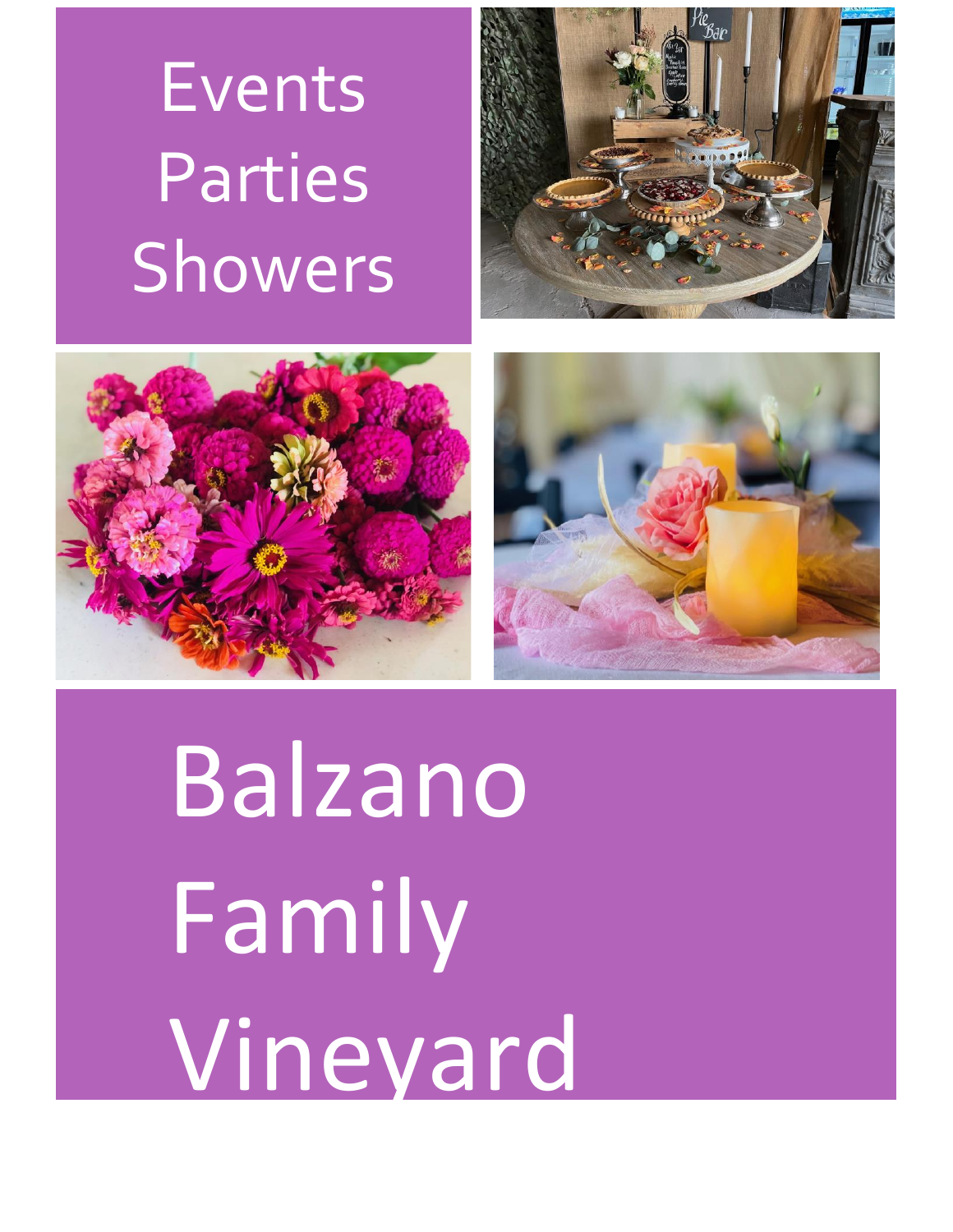# Event Packages



### **Shower/Event Package A :**

-Use of the facilities (Fairy Garden Room, Winery, WineryPatio and/or pond) a 3 hour window from the start of event to the end (all events must end by 10:30pm)

- -Dinner/Lunch Option, including dessert selection
- -Beverages tea, lemonade or other non-alcoholic choices.
- -Customized signage
- -Tableware, Table settings & linens
- -Seasonal Flower arrangements- chosen with designer

| 10-20 Guests (Fairy Garden Room)                      | \$600   |
|-------------------------------------------------------|---------|
| 40-50 Guests (Fairy Garden Room)                      | \$1,500 |
| 50-60 quests (Winery, Patio, Pond)                    | \$1,800 |
| 60-70 quests (Winery, Patio, Pond)                    | \$2,100 |
| 100-120 Guests (Winery, Patio, Pond)                  | \$3,600 |
| 120-150 Guests (Big Barn, or combined patio & winery) | \$4,500 |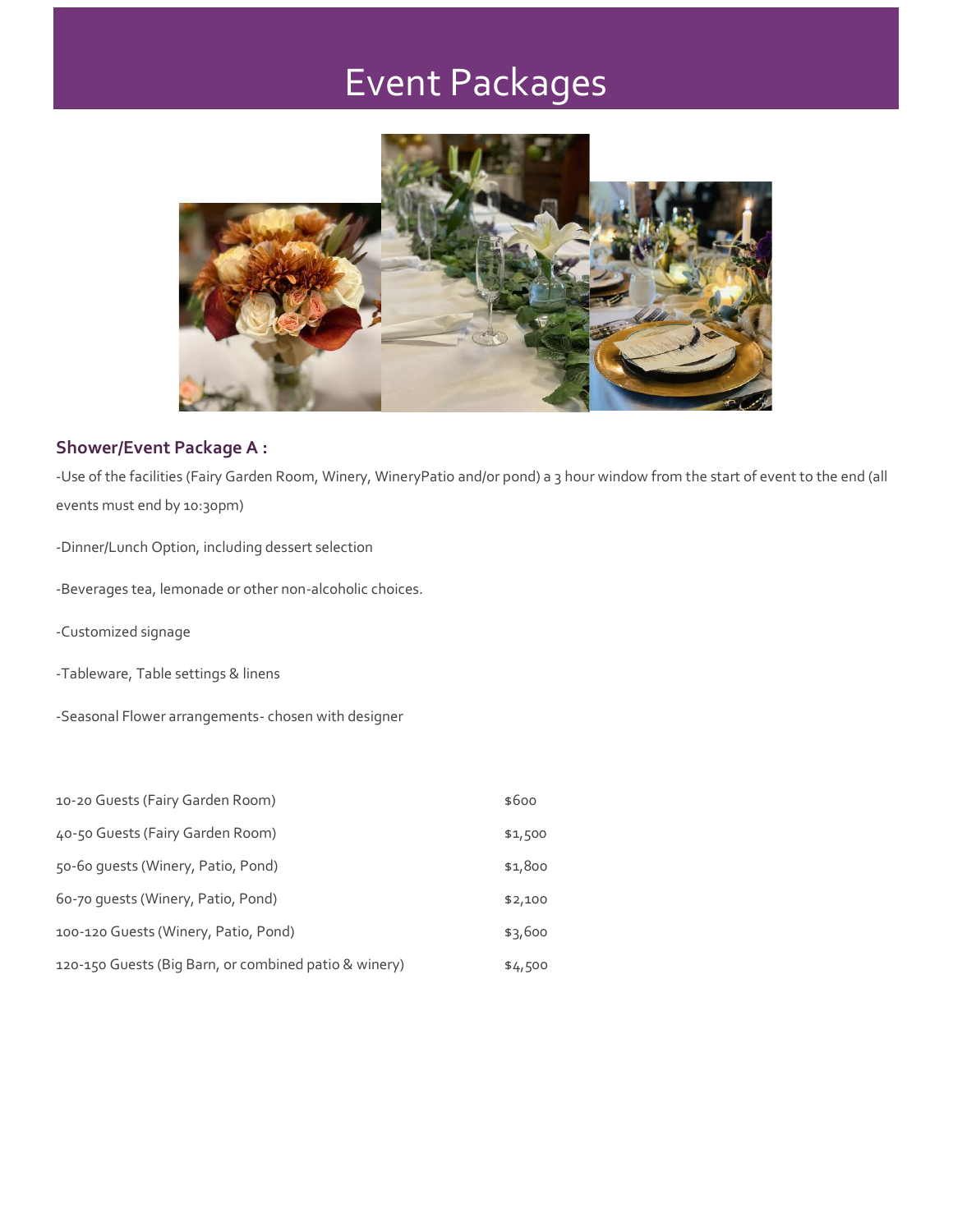

#### **Shower/Event Package B :**

-Use of the facilities (Fairy Garden Room, Winery, Winery Patio and/or pond) a 3 hour window from the start of event to the end (all events must end by 10:30pm)

-Appetizer Selection (charcuterie board, brunch buffet, tea party)

-Beverages tea, lemonade or other non-alcoholic choices.

-Customized signage

-Tableware, Table settings & linens

-Seasonal Flower arrangements-

| 10-20 Guests (Fairy Garden Room)                      | \$360   |
|-------------------------------------------------------|---------|
| 40-50 Guests (Fairy Garden Room)                      | \$900   |
| 50-60 quests (Winery, Patio, Pond)                    | \$1,080 |
| 60-70 quests (Winery, Patio, Pond)                    | \$1,260 |
| 100-120 Guests (Winery, Patio, Pond)                  | \$2,160 |
| 120-150 Guests (Big Barn, or combined patio & winery) | \$2,700 |

#### **Shower/Event Package C :**

-Use of the facilities (Fairy Garden Room, Winery, Winery Patio and/or pond) a 2 hour window from the start of event to the end (all events must end by 10:30pm)

-Dessert Options Only- Pie Bar, Cake, Cookie Bar, S'mores Boards

-Beverages tea, lemonade or other non-alcoholic choices.

- -Customized signage
- -Seasonal Flower arrangements

| 10-20 Guests (Fairy Garden, Patio, Pond) | \$200 |
|------------------------------------------|-------|
| 40-50 Guests (Fairy Garden, Patio, Pond) | \$500 |
| 50-60 guests (Fairy Garden, Patio, Pond) | \$600 |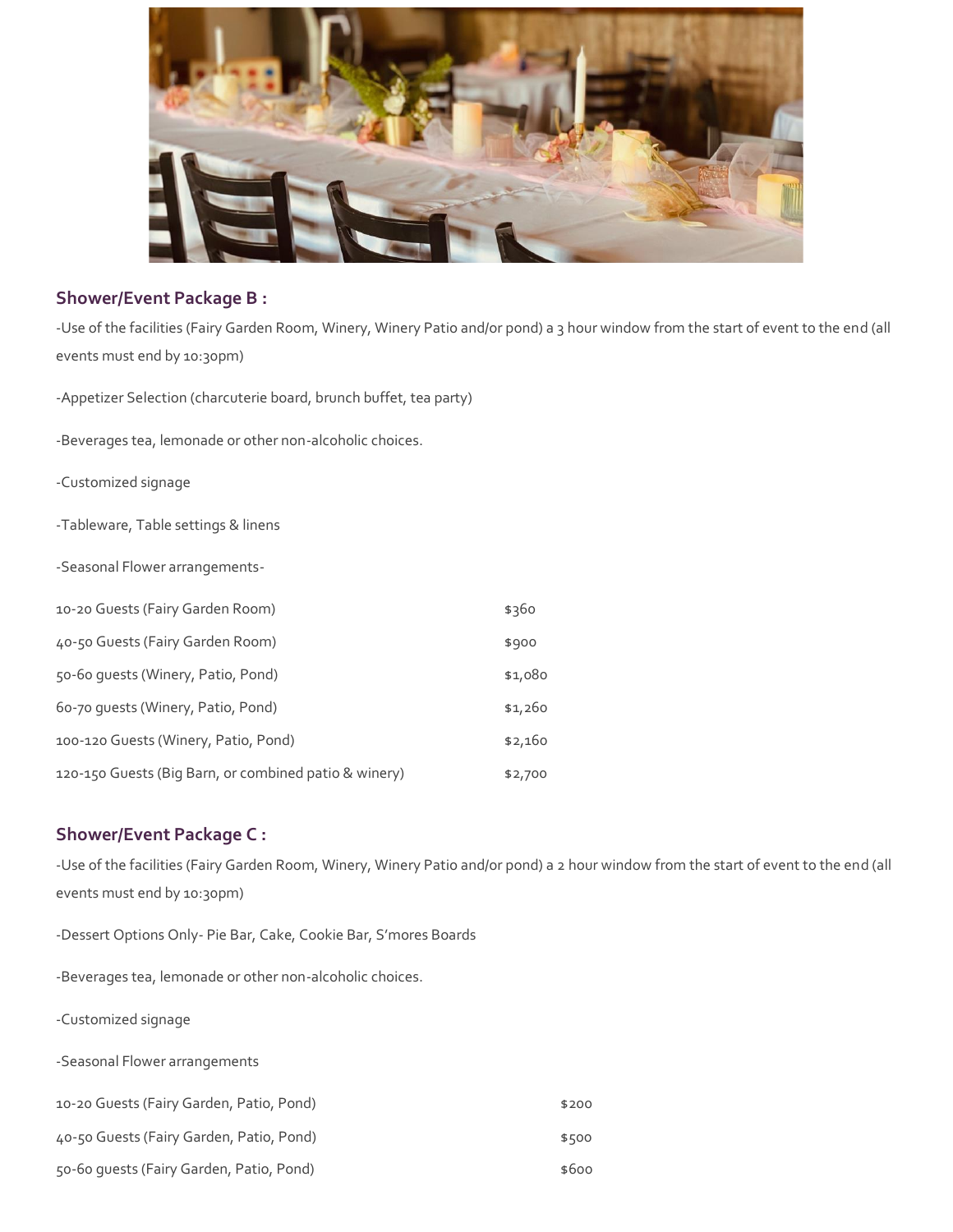

# **Kid Birthday Packages :**

-Use of the facilities (Fairy Garden Room, Winery, Winery Patio and/or pond) a 2 hour window from the start of event to the end (all events must end by 10:30pm)

-Kid Food Option- (menu provided)

-Beverages tea, lemonade or other non-alcoholic choices.

-Petting zoo

-Customized signage

-Party Décor for theme-

**Fairy Garden Tea Party-***tea party décor, three course tea party, fairy wings for guests& Birthday child, petting zoo, & games*

| 10-20 Guests (Fairy Garden, Patio, Pond) | \$400   |
|------------------------------------------|---------|
| 20-30 Guests (Fairy Garden, Patio, Pond) | \$600   |
| 50-60 quests (Fairy Garden, Patio, Pond) | \$1,200 |

**Barnyard Fun-***farm décor, kid friendly food, party favors for guests& Birthday child,Fishing Pond, petting zoo, & games*

| 10-20 Guests (Fairy Garden, Patio, Pond) | \$300   |
|------------------------------------------|---------|
| 20-30 Guests (Fairy Garden, Patio, Pond) | \$500   |
| 50-60 quests (Fairy Garden, Patio, Pond) | \$1,000 |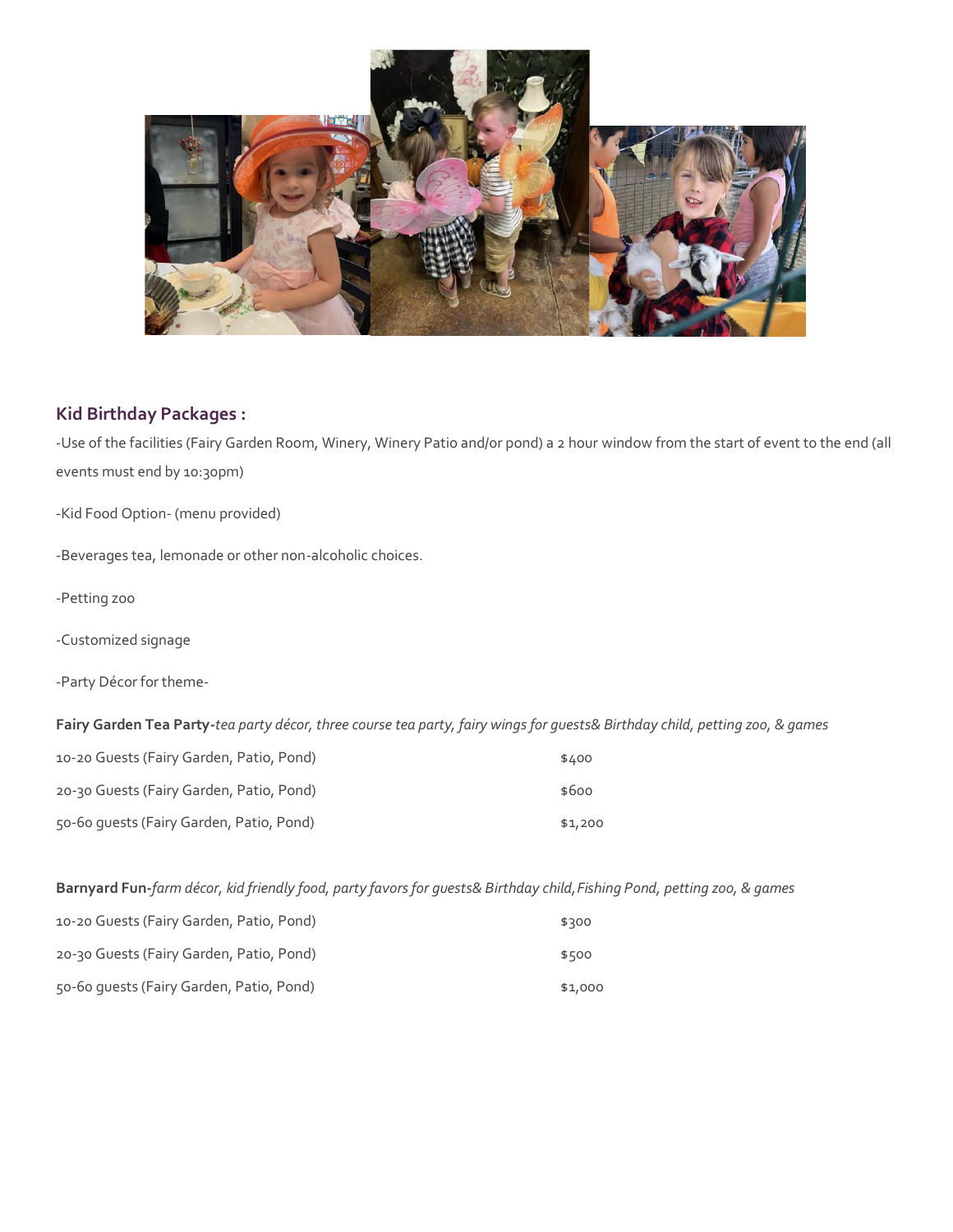

## **Sweet 16 Birthday Packages :**

-Use of our NEW Party tent at the pond or Fairy Garden Room 2 hour window from the start of event to the end (all events must end by 10:30pm)

-Food Option- chosen with chef - Premier options will add to price.

-Beverages tea, lemonade, two specialty non-alcoholic mocktails.

- -Customized signage
- -Party Décor & Flowers
- Music at Party site
- -Custom party favors for guests

| 10-20 Guests  | \$600   |
|---------------|---------|
| 20-30 Guests  | \$900   |
| 50-60 guests  | \$1,800 |
| 60-75 guests  | \$2,250 |
| 75-100 Guests | \$3,000 |